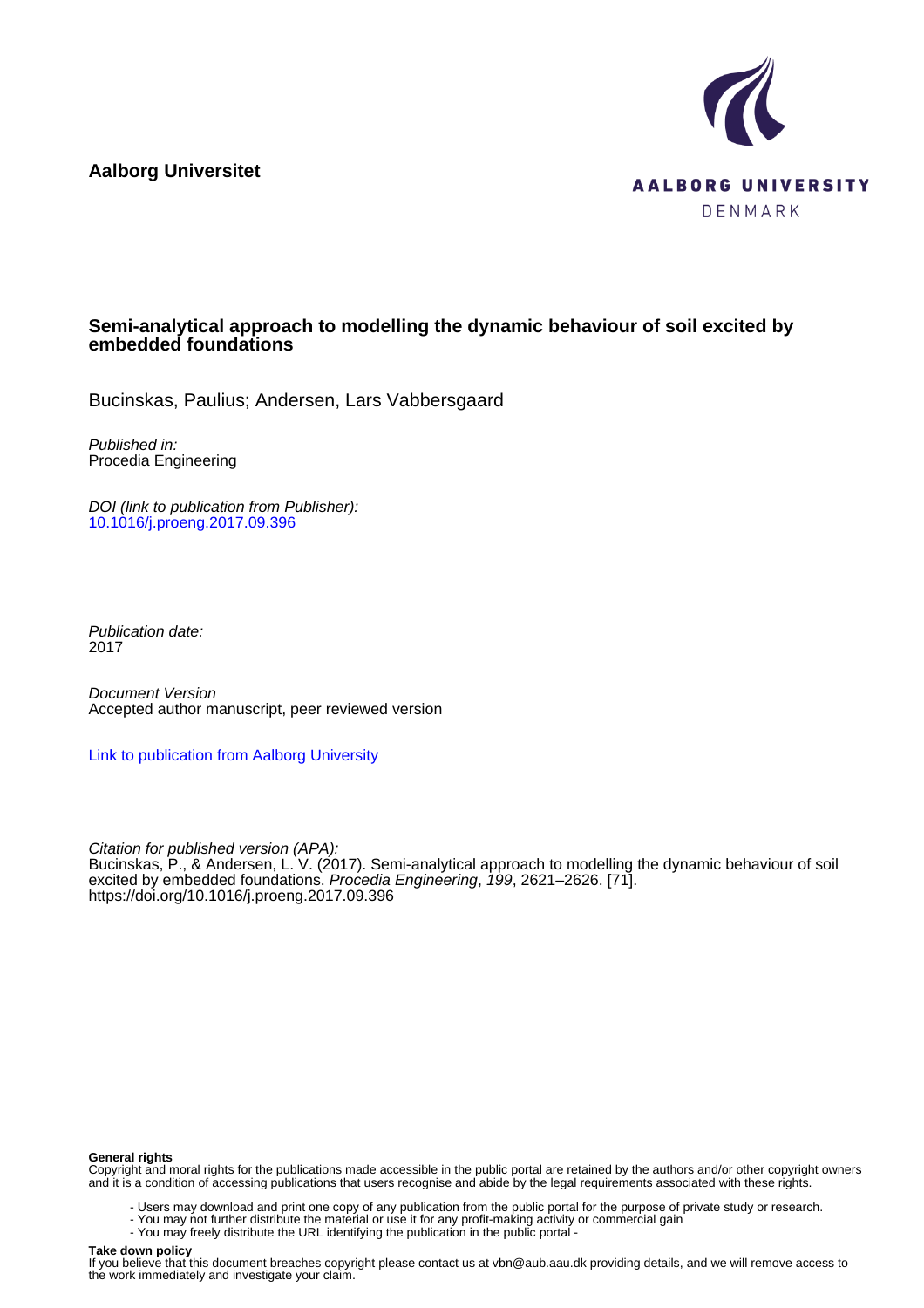

Available online at www.sciencedirect.com

ScienceDirect

Procedia Engineering 00 (2017) 000–000



www.elsevier.com/locate/procedia

# X International Conference on Structural Dynamics, EURODYN 2017

# Semi-analytical approach to modelling the dynamic behaviour of soil excited by embedded foundations

Paulius Bucinskas<sup>a,\*</sup>, Lars Vabbersgaard Andersen<sup>a</sup>

*a Departament of Civil Engineering, Aalborg University, Thomas Manns Vej 23, Aalborg 9220, Denmark* 

# **Abstract**

The underlying soil has a significant effect on the dynamic behaviour of structures. The paper proposes a semi-analytical approach based on a Green's function solution in frequency–wavenumber domain. The procedure allows calculating the dynamic stiffness for points on the soil surface as well as for points inside the soil body. Different cases of soil stratification can be considered, with soil layers with different properties overlying a half-space of soil or bedrock. In this paper, the soil is coupled with piles and surface foundations. The effects of different foundation modelling configurations are analysed. It is determined how simplification of the numerical model affects the overall dynamic behaviour.

© 2017 The Authors. Published by Elsevier Ltd.

Peer-review under responsibility of the organizing committee of EURODYN 2017.

*Keywords:* Ground vibration; Green's function; foundation modelling.

## **1. Introduction**

Proper evaluation of vibrations is a complex problem, which is especially hard to reproduce numerically. Vibration propagation through soil can be modelled using the Finite Element Method (FEM), but this approach requires modelling of large soil domains and special boundary conditions, and this leads to high computation times and cumbersome calculation procedures. For computational tools to be useful in practice—especially in the early design phase—when a large number of different cases need to be analysed, they have to be relatively fast. Therefore, more computationally efficient approaches are needed.

One way of modelling the response of the soil is by using a semi-analytical approach, based on the Green's function. The semi-analytical solution provides an analytical solution for the Green's function if frequency–wavenumber

<sup>\*</sup> Corresponding author. Tel.: +45 50123118.

*E-mail address:* pbu@civil.aau.dk

<sup>1877-7058 © 2017</sup> The Authors. Published by Elsevier Ltd. Peer-review under responsibility of the organizing committee of EURODYN 2017.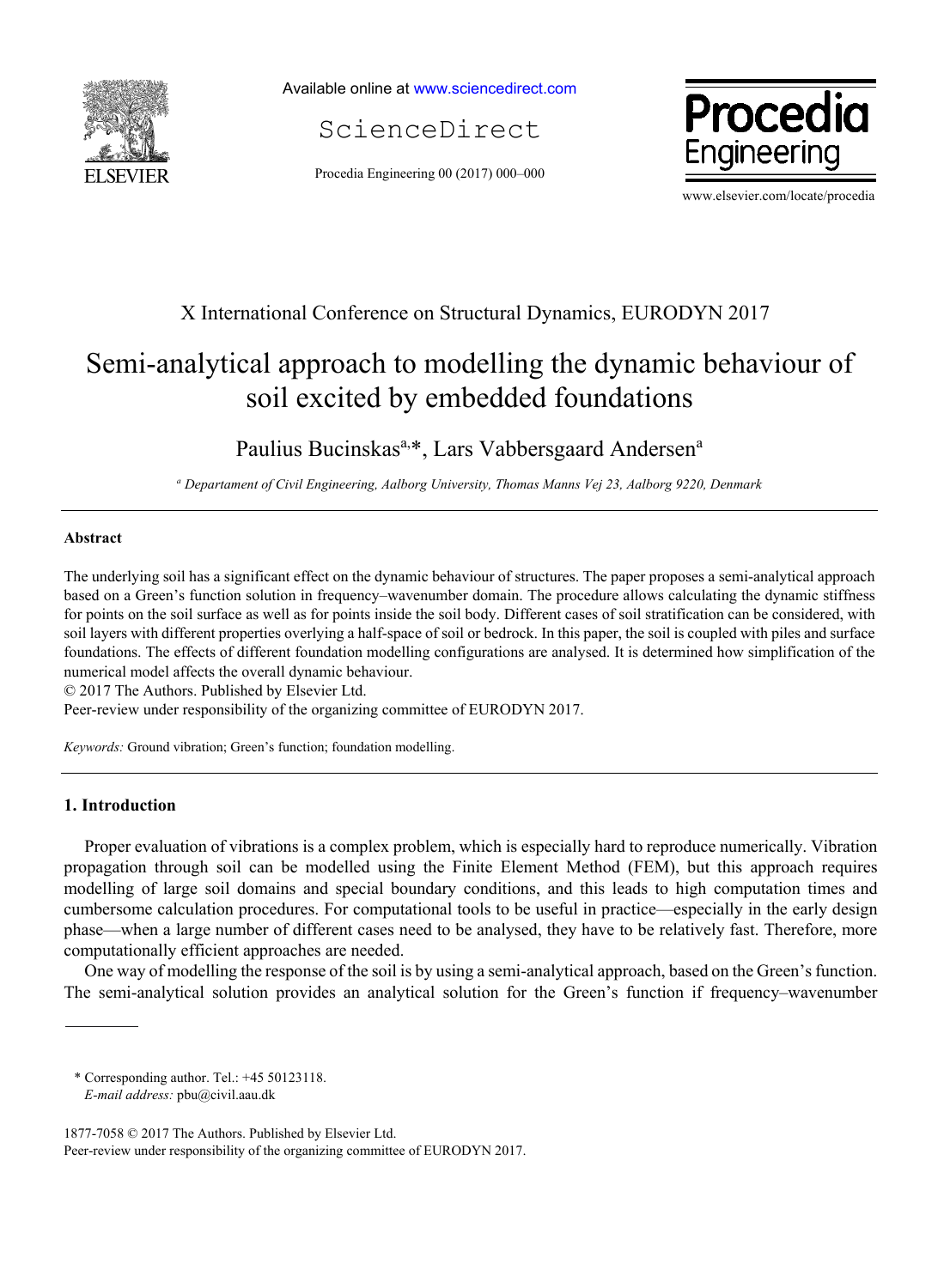domain and afterwards a numerical inverse Fourier transform is performed. For the formulation used in this paper, a layer transfer matrix is used. The transfer matrix describes the displacements and traction relation between the top and the bottom of a single layer. The layer transfer matrix was developed by Thomson [1] and further expanded by Haskell [2]. The Green's function approach has been commonly used for various problems concerning the vibrations of soil. Sheng and Jones [3] used it to model the vibrations propagating from a railway track placed on the soil surface. Further solutions for rigid surface footings were provided by Andersen and Clausen [4] and Lin *et al.* [5].

As described in Section 2, this work aims to provide an approach to finding the Green's function between points not only on the soil surface, but also embedded inside the soil body. The obtained system can be modified in order to couple the soil with structures modelled using the FEM. In Section 3, analyses are carried out to evaluate how different foundation-modelling approaches affect the surrounding soil behaviour. Finally, Section 4 list the main conclusions.

#### **2. Semi-analytical soil model**

#### *2.1. Transfer matrix for layered soil based on Green's function*

Consider two points: Point 1 placed at the coordinates  $(x_1, y_1, z_1)$  and Point 2 placed at  $(x_2, y_2, z_2)$ . These points can be placed anywhere inside the soil domain or on the ground surface. The traction  $p_1$  is applied at Point 1 and at time  $t_1$ , while the displacement resulting from the load are investigated at Point 2 at time  $t_2$ . The relation between the traction and displacement can be expressed using Green's function, provided in time–space domain:

$$
\mathbf{u}_2(x_2, y_2, z_2, t_2) = \int_{-\infty}^{t_2} \int_{-\infty}^{\infty} \int_{-\infty}^{\infty} \int_{-\infty}^{\infty} \mathbf{g}_{12}(x_2 - x_1, y_2 - y_1, z_1, z_2, t_2 - t_1) \mathbf{p}_1(x_1, y_1, z_1, t_1) dz_1 dy_1 dx_1 dt_1.
$$
 (1)

Unfortunately, an analytical expression for  $\mathbf{g}_{12}$  cannot be found. To overcome this problem, a triple Fourier transformation is performed over two spatial coordinates  $(x, y)$  and time. The resulting equation is:

$$
\mathbf{U}_2(k_x, k_y, z_2, \omega) = \mathbf{G}_{12}(k_x, k_y, z_1, z_2, \omega) \mathbf{P}_1(k_x, k_y, z_1, \omega),
$$
\n(1)

where  $U_2$ ,  $P_1$ ,  $G_{12}$  are the triple Fourier transforms of displacement, traction and Green's function, respectively. Further,  $k_x$  and  $k_y$  are the wavenumbers in the respective horizontal coordinate directions and  $\omega$  is the circular frequency. The displacement and traction acting on the interface of a layer are combined in the state vector  $S^{j,i}$ .

$$
\mathbf{S}^{j,i} = [(\mathbf{U}^{j,i})^{\mathrm{T}} \quad (\mathbf{P}^{j,i})^{\mathrm{T}}]^{\mathrm{T}}.
$$

The layer number is denoted by the first superscript,  $j$ , while the second superscript,  $i$ , denotes the top interface of the layer, when equal to 0, or the bottom interface, when equal to 1.

The expression for the Green's function is obtained by solving the Navier equations in frequency–wavenumber domain. After some manipulation of variables, the following expression is obtained as the solution for the Navier equations, as described by Thomson [1] and Haskell [2]:

$$
\mathbf{S}^{j,1} = \mathbf{B}^j \mathbf{S}^{j,0}.\tag{3}
$$

Matrix  $B^j$  is the transfer matrix and describes the relationship between displacements and tractions at the top and bottom of layer *j*. A detailed description of the procedure to obtain the transfer matrix can also be found in the work by Sheng *et al.* [3] as well as Andersen and Clausen [4].

It is assumed that the soil body is composed of multiple layers with perfectly horizontal stratification. Each layer is linear viscoelastic. The displacements and traction acting at the bottom interface of a given layer are equal to the displacements and traction at the top interface of the layer underneath:

$$
S^{j,1} = S^{j-1,0}.\tag{4}
$$

The relation between the top and bottom interfaces through the layer was already shown in Eq. (4). Following the same procedure, a relation between the soil surface  $S^{1,0}$  and the bottommost interface  $S^{1,1}$  can be found. Starting from Layer  $J$  and going upwards through the layers, the following is obtained:

$$
S^{J,1} = B^{J}B^{J-1}B^{J-2} \cdots B^{1}S^{1,0}.
$$
 (5)

Now assume that a forced discontinuity in the displacement and/or traction occurs at an interface via the incremental state vector  $\Delta S^{n,0}$  as illustrated in Fig. 1. This results in the following state at the bottom of Layer *J*: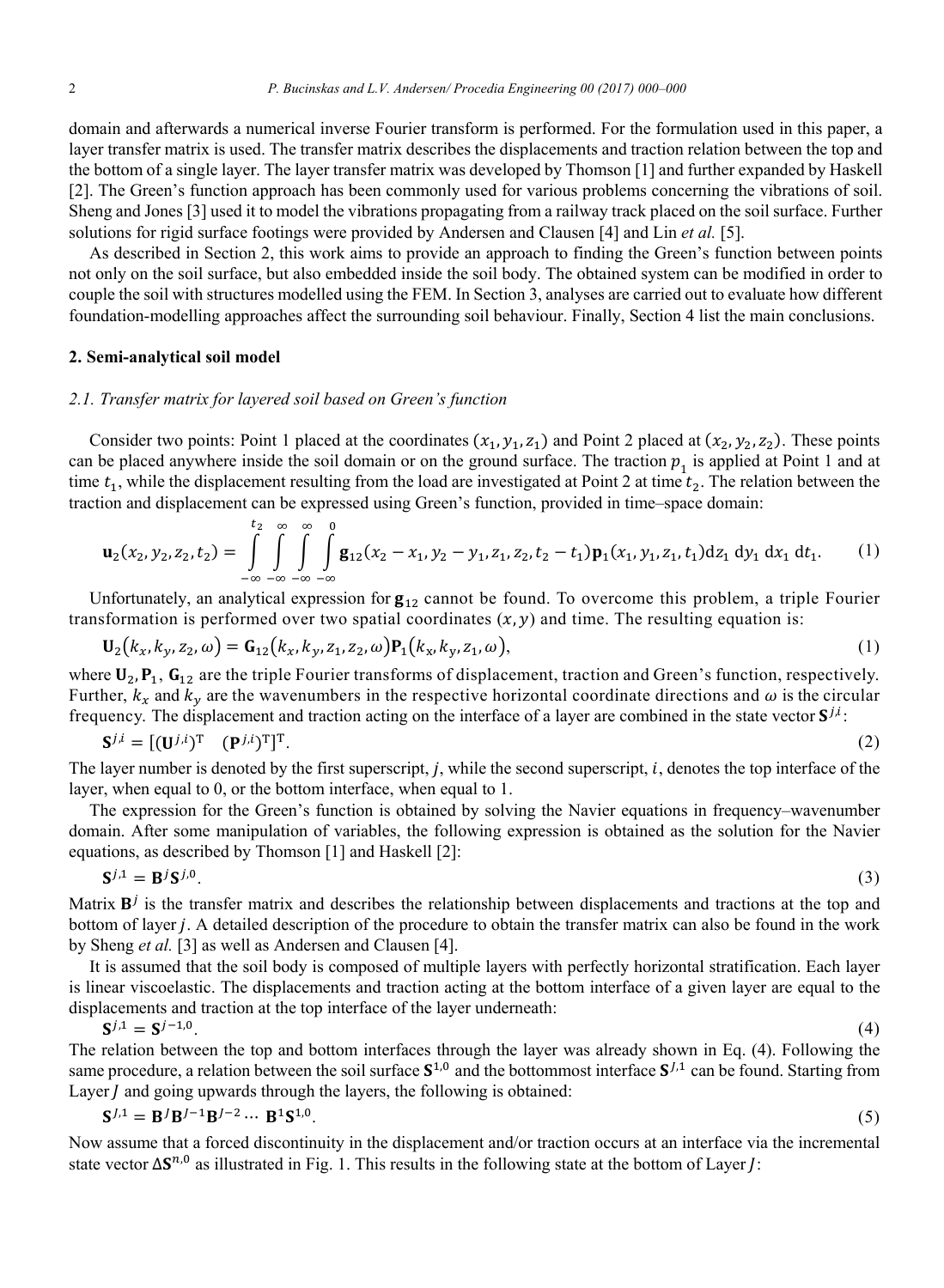

Fig. 1. Assembly of multiple soil layers over a half-space.

$$
\mathbf{S}^{J,1} = \mathbf{B}^J \mathbf{B}^{J-1} \mathbf{B}^{J-2} \cdots \mathbf{B}^n (\mathbf{S}^{n,0} + \Delta \mathbf{S}^{n,0}).
$$
\n
$$
\tag{6}
$$

Including all the layers up to the soil surface, Eq. (7) can be reformulated into

$$
S^{J,1} = T^1 S^{1,0} + T^n \Delta S^{n,0}; \qquad T^n = B^J B^{J-1} B^{J-2} \cdots B^{n+1} B^n. \tag{7}
$$

The stratum is assumed to overly a homogeneous half-space of soil. The relationship between the soil displacement and traction acting at the top of the half-space can be defined as:

$$
\mathbf{U}^{J+1,0} = \mathbf{G}_{\mathrm{hh}} \mathbf{P}^{J+1,0}.\tag{8}
$$

The half-space is denoted as Layer  $J + 1$ , and  $G_{hh}$  is the Green's function for the half-space defining a relation between displacement and traction acting on the surface. The derivation of this expression can be found in Ref. [4].

The traction and displacements at the bottom of Layer  *have to be equal to the traction and displacement at the top* of Layer  $J + 1$ , as shown by Eq. (5). Combining Eq. (8) and Eq. (9), and further assuming that the traction applied to the soil surface and displacement discontinuity applied at Layer *n* are both equal to zero, the following is obtained:

$$
\begin{bmatrix} \mathbf{U}^{J+1,0} \\ \mathbf{p}^{J+1,0} \end{bmatrix} = \begin{bmatrix} \mathbf{U}^{J,1} \\ \mathbf{p}^{J,1} \end{bmatrix} = \begin{bmatrix} \mathbf{G}_{\text{hh}} \mathbf{P}^{J,1} \\ \mathbf{p}^{J,1} \end{bmatrix} = \begin{bmatrix} \mathbf{T}_{11}^{1} & \mathbf{T}_{12}^{1} \\ \mathbf{T}_{21}^{1} & \mathbf{T}_{22}^{1} \end{bmatrix} \begin{bmatrix} \mathbf{U}^{1,0} \\ \mathbf{0} \end{bmatrix} + \begin{bmatrix} \mathbf{T}_{11}^{n} & \mathbf{T}_{12}^{n} \\ \mathbf{T}_{21}^{n} & \mathbf{T}_{22}^{n} \end{bmatrix} \begin{bmatrix} \mathbf{0} \\ \Delta \mathbf{P}^{n,0} \end{bmatrix} . \tag{9}
$$

This results in a relationship between the traction applied at the top of Layer *n* and the displacement on the soil surface:

$$
\mathbf{U}^{1,0} = \mathbf{G}_{\text{lh}} \Delta \mathbf{P}^{n,1}; \qquad \mathbf{G}_{\text{lh}} = (\mathbf{G}_{\text{hh}} \mathbf{T}_{21}^1 - \mathbf{T}_{11}^1)^{-1} (\mathbf{T}_{12}^n - \mathbf{G}_{\text{hh}} \mathbf{T}_{22}^n). \tag{10}
$$

The matrix  $G_{lh}$  is the Green's function for displacements on the soil surface caused by a traction applied at the top of the Layer  $n$ . To calculate the displacements at lower layers, the original Eq. (4) is used. Further, similar relations can be established for a layered stratum over rigid bedrock.

#### *2.2. Coupling of the layered soil model to a finite element model*

The obtained Green's function describes a relation between two points for traction and displacements in three directions  $(k_x, k_y, z)$ . Calculating a dynamic stiffness matrix for the soil that can be coupled with an FEM model to analyse soil–structure interaction (SSI) involves a number of steps:

- 1. The Green's function needs to be established for a sufficient number of wavenumbers  $k_x$  and  $k_y$  to ensure good coverage of the analysed soil body. This can be achieved by evaluating the Green's function along a single axis in the wavenumber domain and rotating the result according to the needed combinations of  $k_x$  and  $k_y$ .
- 2. The displacement at a point caused by a distributed load of unit magnitude centred on another point is found in frequency–wavenumber domain and converted to frequency–space domain by inverse Fourier transformation. This is carried out for every combination of two nodal points in which the FEM model interacts with the soil.
- 3. The obtained  $3 \times 3$  matrices, describing the relations between two points in three directions, are placed in a single matrix **G** with dimensions  $3m \times 3m$ , when m is the total number of SSI nodes in the system.
- 4. Unit displacements are prescribed for each degree of freedom in the system and stored in matrix  $U_0$ . If n SSI nodes move together as a rigid body, the number of degrees of freedom associated with these points is reduced from  $3n$ to 6. The unit displacement matrix size is  $3m \times l$ , where l is the number of degrees of freedom in the system, and  $l \leq 3m$ .
- 5. The Green's function describes the displacements due to the applied loads. Thus: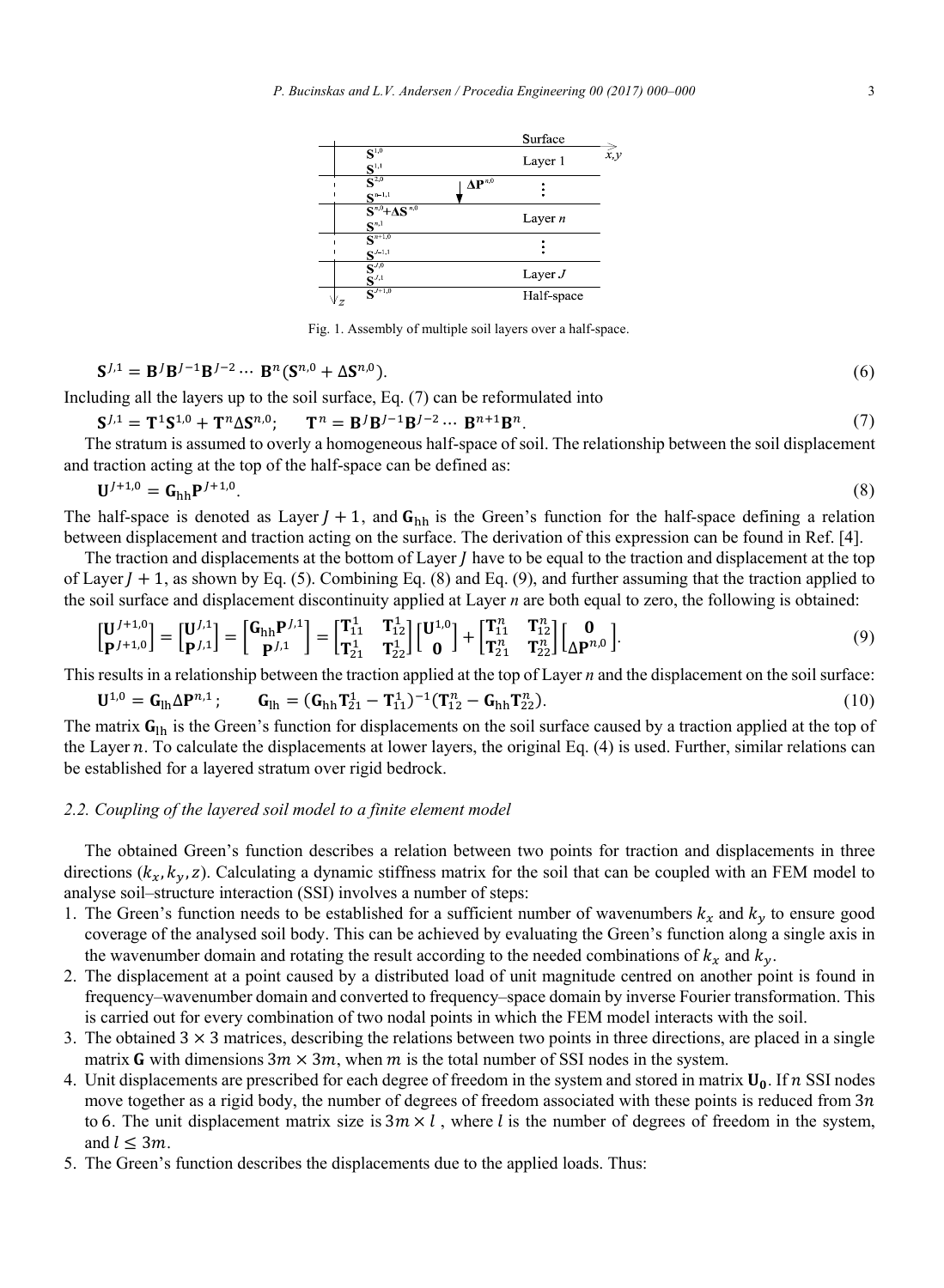$GP_0 = U_0$ . (11)

$$
(11)
$$

The matrix  $P_0$  containing the acting forces from unit displacement can then be found. It is further integrated over the contact area between rigid bodies and soil (if any rigid bodies are present) to obtain the dynamic stiffness matrix  $\mathbf{D}_{\text{soil}}$ . This can be achieved by pre-multiplying matrix  $\mathbf{P}_{\text{o}}$  with the transposed unit displacement matrix:

$$
\mathbf{D}_{\text{soil}} = \mathbf{U_0}^{\text{T}} \mathbf{P_0}.
$$
 (12)

The final obtained dynamic stiffness matrix has the dimensions  $l \times l$ . To couple the soil with finite elements using the standard stiffness matrix  $K_{FE}$ , damping matrix  $C_{FE}$  and mass matrix  $M_{FE}$ , the dynamic stiffness matrix for SSI is defined as:

$$
\mathbf{D}_{\text{full}} = \mathbf{D}_{\text{FE}} + \mathbf{D}_{\text{soil}}; \qquad \mathbf{D}_{\text{FE}} = \mathbf{K}_{\text{FE}} + i\omega \mathbf{C}_{\text{FE}} - \omega^2 \mathbf{M}_{\text{FE}}.
$$
 (13)

Further coupling with a structure above ground level can be obtained by classical FEM assembly.

## **3. Foundation modelling using the semi-analytical soil model**

### *3.1. Rigid and flexible surface footings*

A soil body excited by a surface footing is analysed. The surface footing is square, with a length of 2 m. The height of the footing is 0.6 m. It is constructed from concrete, for which the material properties are given in Table 1. The surface footing is modelled using two approaches.

The first approach is to model the footing as a rigid body. In this case, the local deformations of the footing are not considered. Therefore, only the mass density is utilized, whereas the remaining material properties (Young's modulus, Poisson's ratio and damping ratio) are not used. In this case, the footing contact area is discretized into a number of points on the soil surface and, by using the procedure described in Section 2.2, an impedance matrix for 6 degrees of freedom is obtained. The six degrees of freedom include three translational and three rotational degrees of freedom. The footing mass and rotational mass moment of inertia are added to the corresponding degrees of freedom.

The second approach is to model the footing using Mindlin shell finite elements with quadratic interpolation and selective integration. A description of the elements can be found in Ref. [6]. The interface between the soil and the footing is once again discretized into the same number of points. In this case each point has only three translational (or displacement) degrees of freedom, which are coupled with the nodes of the shell elements.

Two different soil cases are tested. The first case considers a half-space of clay material (all the material properties are given in Table 1), while in the second case a half-space of sand is overlaid by a 3 m thick layer of clay. The

| Material | Young's modulus (MPa) | Poisson's ratio $(-)$ | Mass density $(kg/m3)$ | Damping ratio (-) |
|----------|-----------------------|-----------------------|------------------------|-------------------|
| Clay     | 100                   | 0.48                  | 2000                   | 0.045             |
| Sand     | 250                   | 0.30                  | 2000                   | 0.050             |
| Concrete | 34000                 | 0.15                  | 2400                   | 0.010             |

Table 1. Materials used in the calculations.



Fig. 2. Surface footing modelled as rigid (Case a) and flexible body (Case b), excited at 35 Hz. Soil stratification: 3 m layer of clay overlaying half-space of sand. Blue/yellow shades indicate positive/negative displacements in the *z*-direction. The red dot is the observation point for soil displacement analysis.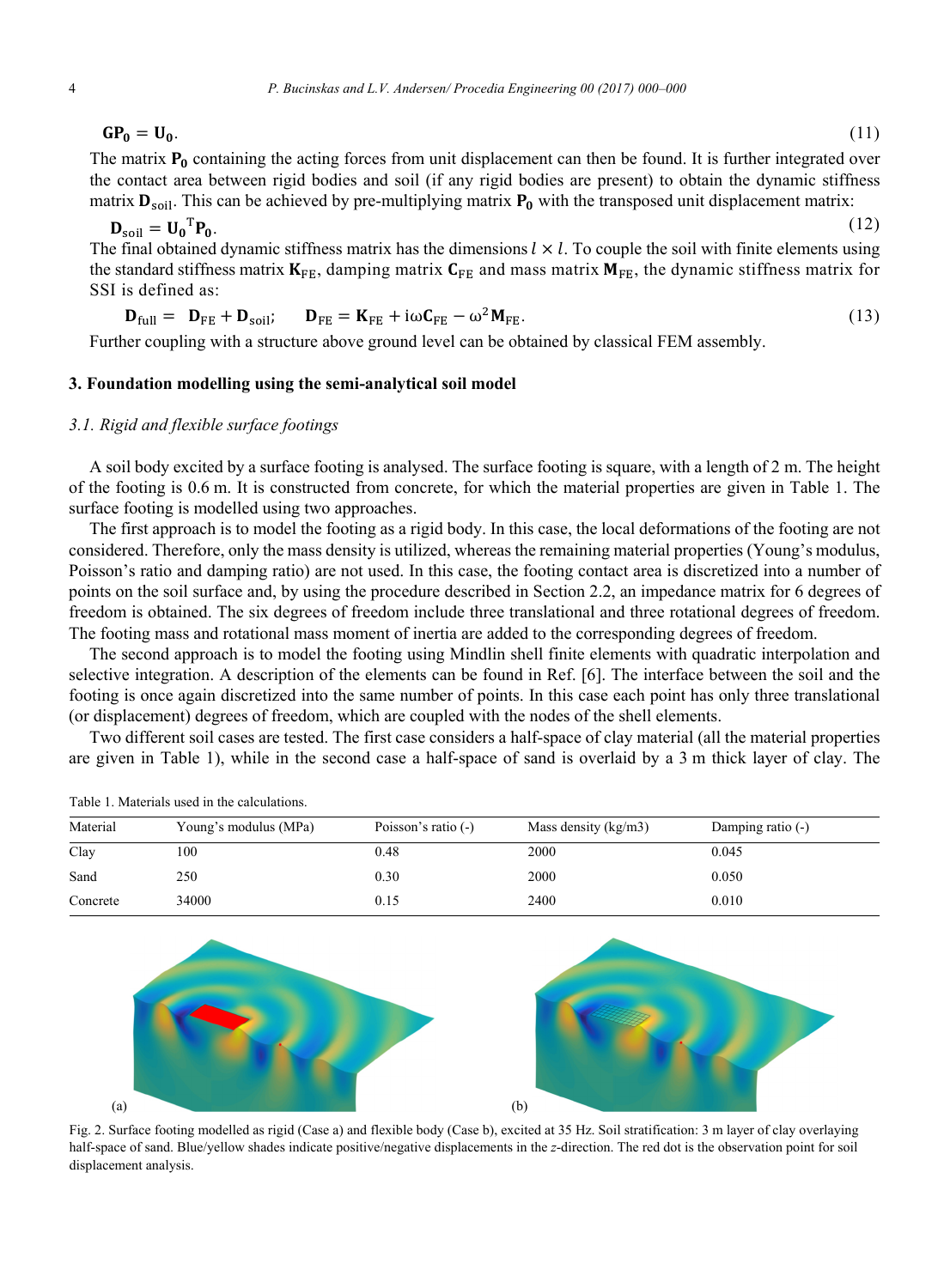

footings are excited by applying a unit moment around the *y*-axis, at every frequency. The behaviour of the footings and soil for one frequency is illustrated in Fig. 2. Further, the soil displacements are analysed at a point placed 4 m from the edge of the footing, on the *x*-axis (position shown in Fig. 2). The results are illustrated in Fig. 3.

From Fig. 2 and Fig. 3 it can be seen that the two approaches provide very similar results. The flexible foundation produces somewhat higher excitation for lower frequencies, but the difference is not significant. Representing the surface footing as a completely stiff plate can be concluded to be a fair assumption in the considered frequency range. However, care should be taken as thinner footings might provide different results.

#### *3.2. Pile foundations*

A single pile foundation is analysed. A 5 m long pile is embedded 3 m into the soil body. The pile is modelled using three-dimensional beam elements with six degrees of freedom in each node. A detailed description of the elements is available in Ref. [7]. To couple with soil, the embedded part of the pile is discretized into SSI nodes for which the soil dynamic stiffness matrix is found. The connecting SSI nodes are modelled in three different ways:

- 1. Each connecting node is a single point in the soil. It has three degrees of freedom which are later coupled to the pile. Therefore, rotational degrees of freedom of the pile are not coupled to the soil.
- 2. For each connecting node, a horizontal rigid disc with the same diameter as the pile is created, illustrated in Fig. 4a. The disc is discretized into a number of points and the dynamic stiffness is obtained. In this case, the rigid disc has 6 degrees of freedom that are coupled to the translational and rotational degrees of freedom of the pile.
- 3. Instead of the disk, a ring with same the diameter as the pile is created, see Fig. 4b. The ring is assumed rigid and later coupled to the six degrees of freedom of the pile.

The same two soil-stratification cases as in previous subsection are used. The system is excited by placing a unit moment around the *y*-axis at the very top of the pile. The behaviour of the system with rigid discs and rings, excited at 45 Hz, can be seen in Fig. 4. Further, the displacements of the soil surface 3 metres from the pile are investigated (see Fig. 5). It is observed that different approaches produce significant differences in the behaviour of the system. The peaks, corresponding to the first eigenmode of the pile, are at 5.4 Hz, 10.8 Hz and 11.4 Hz, respectively. This



Fig. 4. Pile modelled with rigid disks (Case a) and rings (Case b), excited at 45 Hz. Soil stratification: half-space of clay. Blue/yellow shades indicate positive/negative displacements in the *z*-direction. The red dot is the observation point for soil displacement analysis.